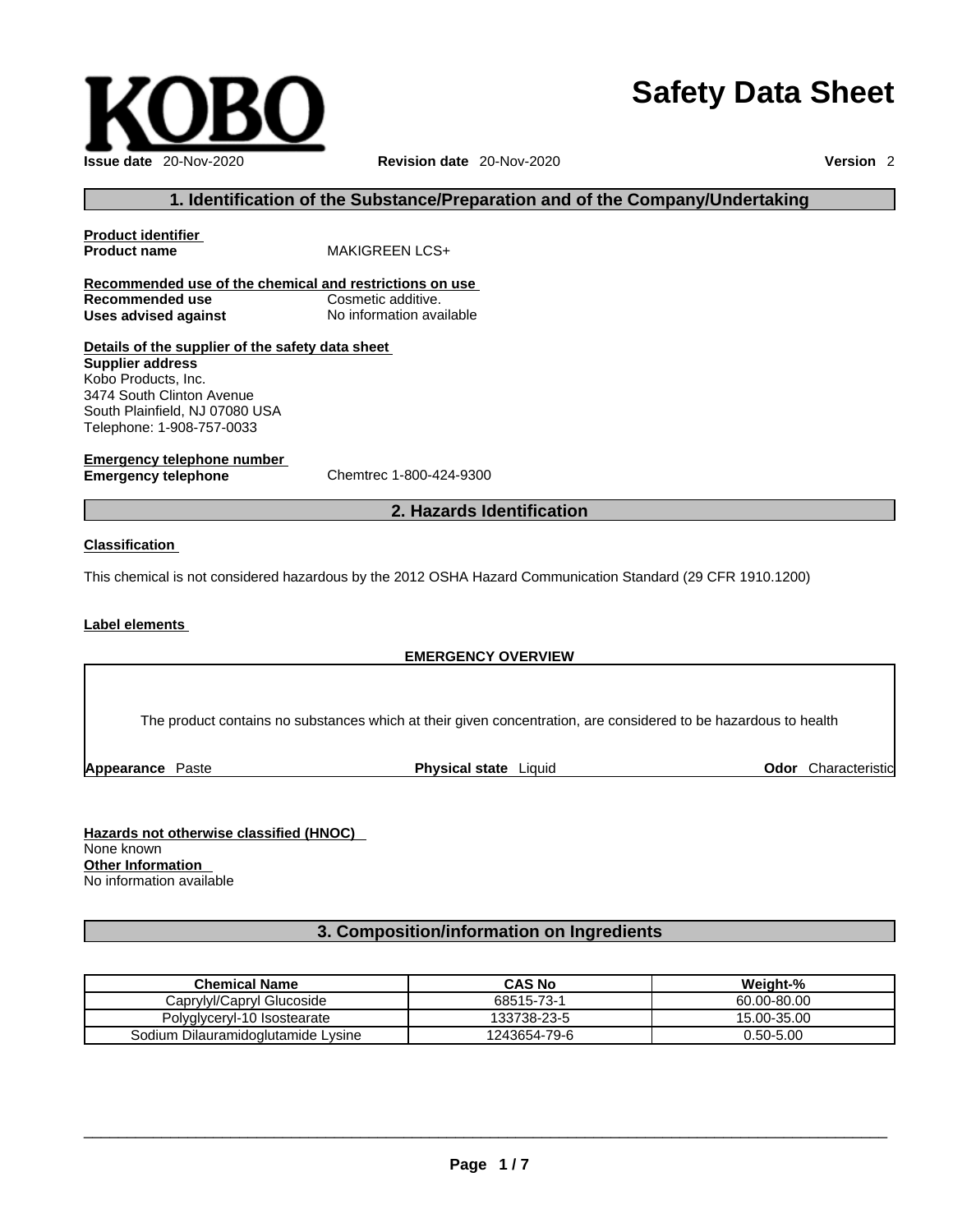# **4. First aid measures**

| <b>First aid measures</b>                                                  |                                                                                                            |  |
|----------------------------------------------------------------------------|------------------------------------------------------------------------------------------------------------|--|
| <b>General advice</b>                                                      | If symptoms persist, call a physician.                                                                     |  |
| Eye contact                                                                | Rinse immediately with plenty of water, also under the eyelids, for at least 15 minutes.                   |  |
| <b>Skin contact</b>                                                        | Wash off immediately with soap and plenty of water while removing all contaminated<br>clothes and shoes.   |  |
| <b>Inhalation</b>                                                          | Remove to fresh air. If breathing is irregular or stopped, administer artificial respiration.              |  |
| Ingestion                                                                  | If swallowed, do not induce vomiting: seek medical advice immediately and show this<br>container or label. |  |
| Self-protection of the first aider                                         | Use personal protective equipment as required.                                                             |  |
| Most important symptoms and effects, both acute and delayed                |                                                                                                            |  |
| <b>Symptoms</b>                                                            | No known effects under normal use conditions.                                                              |  |
| Indication of any immediate medical attention and special treatment needed |                                                                                                            |  |
| Note to physicians                                                         | Effects of exposure (inhalation, ingestion or skin contact) to substance may be delayed.                   |  |

# **5. Fire-fighting measures**

#### **Suitable extinguishing media**

Use extinguishing measures that are appropriate to local circumstances and the surrounding environment.

**Unsuitable extinguishing media** No information available.

#### **Specific hazards arising from the chemical**

None in particular.

#### **Explosion data Sensitivity to mechanical impact** None. **Sensitivity to static discharge** None.

**Protective equipment and precautions for firefighters**

Use personal protective equipment as required.

# **6. Accidental release measures**

#### **Personal precautions, protective equipment and emergency procedures**

| <b>Personal precautions</b>      | Use personal protective equipment as required. Avoid contact with eyes. Wash thoroughly<br>after handling. |
|----------------------------------|------------------------------------------------------------------------------------------------------------|
| For emergency responders         | Use personal protective equipment as required.                                                             |
| <b>Environmental precautions</b> | Collect spillage. Do not allow into any sewer, on the ground or into any body of water.                    |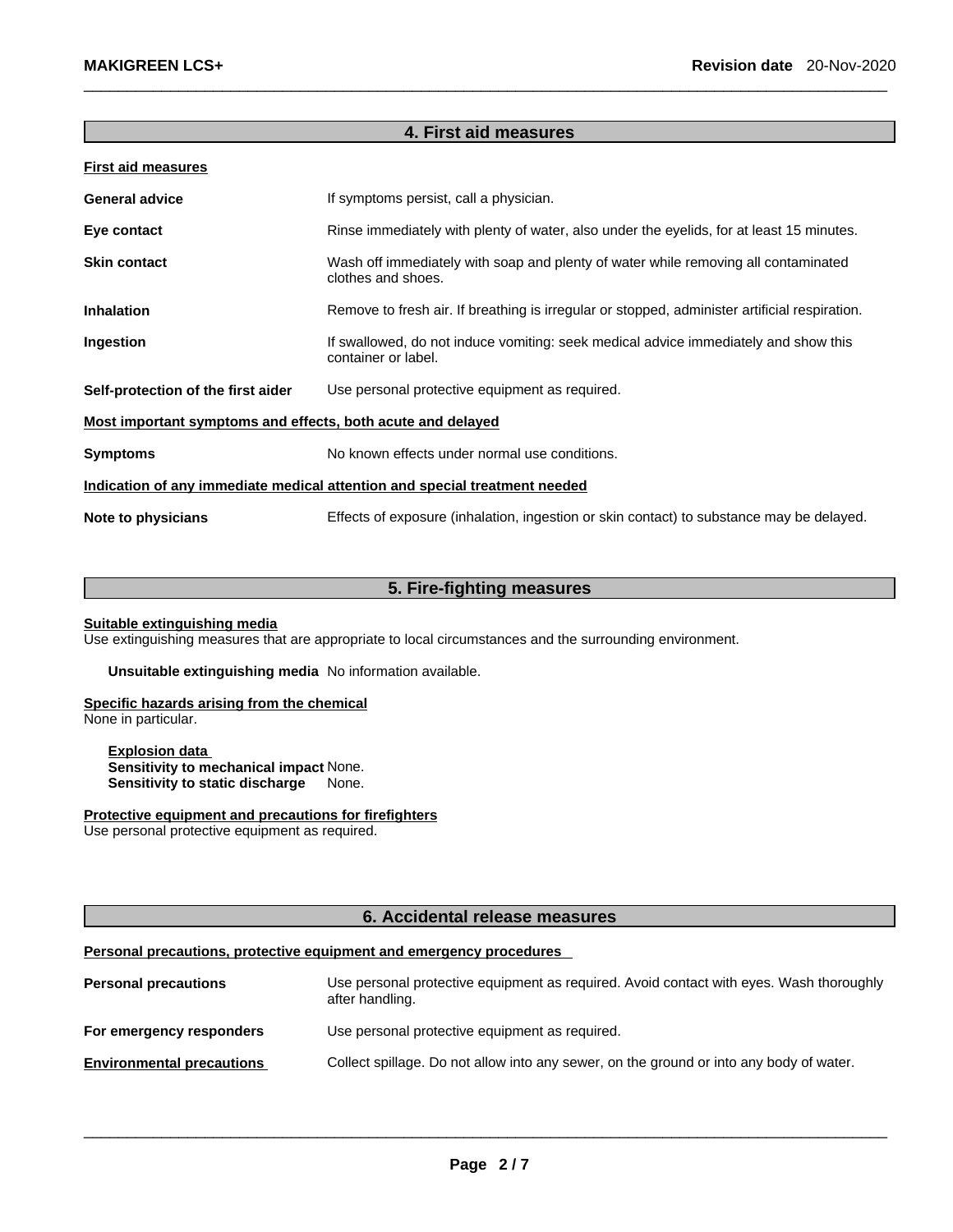| Methods and material for containment and cleaning up         |                                                                                                                      |  |
|--------------------------------------------------------------|----------------------------------------------------------------------------------------------------------------------|--|
| <b>Methods for containment</b>                               | Prevent further leakage or spillage if safe to do so.                                                                |  |
| Methods for cleaning up                                      | Soak up with inert absorbent material. Clean contaminated surface thoroughly.                                        |  |
| Prevention of secondary hazards                              | Clean contaminated objects and areas thoroughly observing environmental regulations.                                 |  |
|                                                              | 7. Handling and Storage                                                                                              |  |
| <b>Precautions for safe handling</b>                         |                                                                                                                      |  |
| Advice on safe handling                                      | Use personal protective equipment as required. Use only in well-ventilated areas. Wash<br>thoroughly after handling. |  |
| Conditions for safe storage, including any incompatibilities |                                                                                                                      |  |
| <b>Storage conditions</b>                                    | Keep container tightly closed in a dry and well-ventilated place. Store at ambient conditions.                       |  |
| Incompatible materials                                       | Strong oxidizing agents.                                                                                             |  |
|                                                              | 8. Exposure Controls/Personal Protection                                                                             |  |
| <b>Control parameters</b>                                    |                                                                                                                      |  |
| <b>Exposure guidelines</b>                                   | Not applicable.                                                                                                      |  |
| Appropriate engineering controls                             |                                                                                                                      |  |
| <b>Engineering controls</b>                                  | Ensure adequate ventilation, especially in confined areas.                                                           |  |
|                                                              | Individual protection measures, such as personal protective equipment                                                |  |
| <b>Eye/face protection</b>                                   | Wear safety glasses with side shields (or goggles).                                                                  |  |
| Skin and body protection                                     | Wear protective gloves and protective clothing.                                                                      |  |
| <b>Respiratory protection</b>                                | In case of insufficient ventilation, wear suitable respiratory equipment.                                            |  |
| <b>General hygiene considerations</b>                        | Handle in accordance with good industrial hygiene and safety practice. Wash contaminated<br>clothing before reuse.   |  |
|                                                              |                                                                                                                      |  |

# **9. Physical and Chemical Properties <b>All 2019 19. Physical and Chemical Properties**

# **Information on basic physical and chemical properties**

| <b>Physical state</b><br>Appearance<br>Color                                                                                                                                                                                                                       | Liquid<br>Paste<br>light yellow | Odor<br><b>Odor threshold</b>                                                                                                                                                                                                                    | Characteristic<br>No information available |
|--------------------------------------------------------------------------------------------------------------------------------------------------------------------------------------------------------------------------------------------------------------------|---------------------------------|--------------------------------------------------------------------------------------------------------------------------------------------------------------------------------------------------------------------------------------------------|--------------------------------------------|
| <b>Property</b><br>рH<br>Melting point / freezing point<br>Boiling point / boiling range<br><b>Flash point</b><br><b>Evaporation rate</b><br>Flammability (solid, gas)<br><b>Flammability limit in air</b><br>Upper flammability limit<br>Lower flammability limit | Values                          | <b>Remarks</b> •<br>No information available<br>No information available<br>No information available<br>No information available<br>No information available<br>No information available<br>No information available<br>No information available |                                            |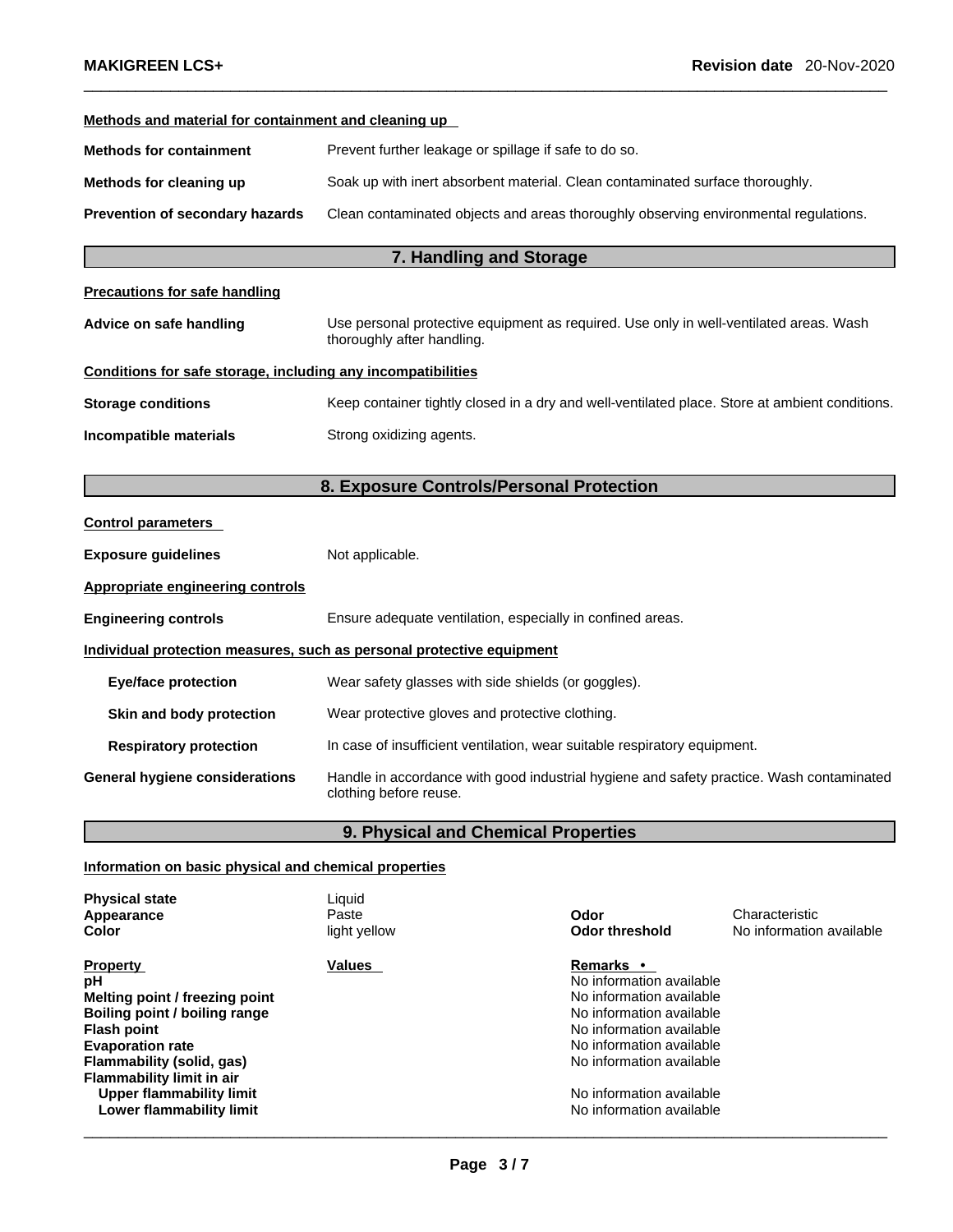| Vapor pressure                   |
|----------------------------------|
| Vapor density                    |
| <b>Specific gravity</b>          |
| <b>Water solubility</b>          |
| Solubility in other solvents     |
| <b>Partition coefficient</b>     |
| <b>Autoignition temperature</b>  |
| <b>Decomposition temperature</b> |
| <b>Kinematic viscosity</b>       |
| <b>Dynamic viscosity</b>         |
| <b>Explosive properties</b>      |
| <b>Oxidizing properties</b>      |
|                                  |

#### **Other Information**

**VOC** content (%)

**No information available No information available Specific gravity** No information available **Dilutable** No information available **No information available No information available Autoignition temperature** No information available **No information available Kinematic viscosity** No information available **No information available Explosive properties** No information available **Oxidizing properties** No information available

**Softening point**<br> **Molecular weight**<br> **Molecular weight**<br> **Molecular weight**<br> **Molecular weight No information available**<br>**No information available Density Density No information available Bulk density No information available** 

# **10. Stability and Reactivity**

#### **Reactivity**  No data available

#### **Chemical stability** Stable under normal conditions.

# **Possibility of hazardous reactions**

None under normal processing.

**Hazardous polymerization** Hazardous polymerization does not occur.

**Conditions to avoid** None known.

### **Incompatible materials**

Strong oxidizing agents.

#### **Hazardous decomposition products**

Carbon monoxide. Carbon dioxide (CO2).

**11. Toxicological Information** 

# **Information on likely routes of exposure**

### **Product information**

| <b>Inhalation</b>   | No data available. |
|---------------------|--------------------|
| Eye contact         | No data available. |
| <b>Skin contact</b> | No data available. |
| Ingestion           | No data available. |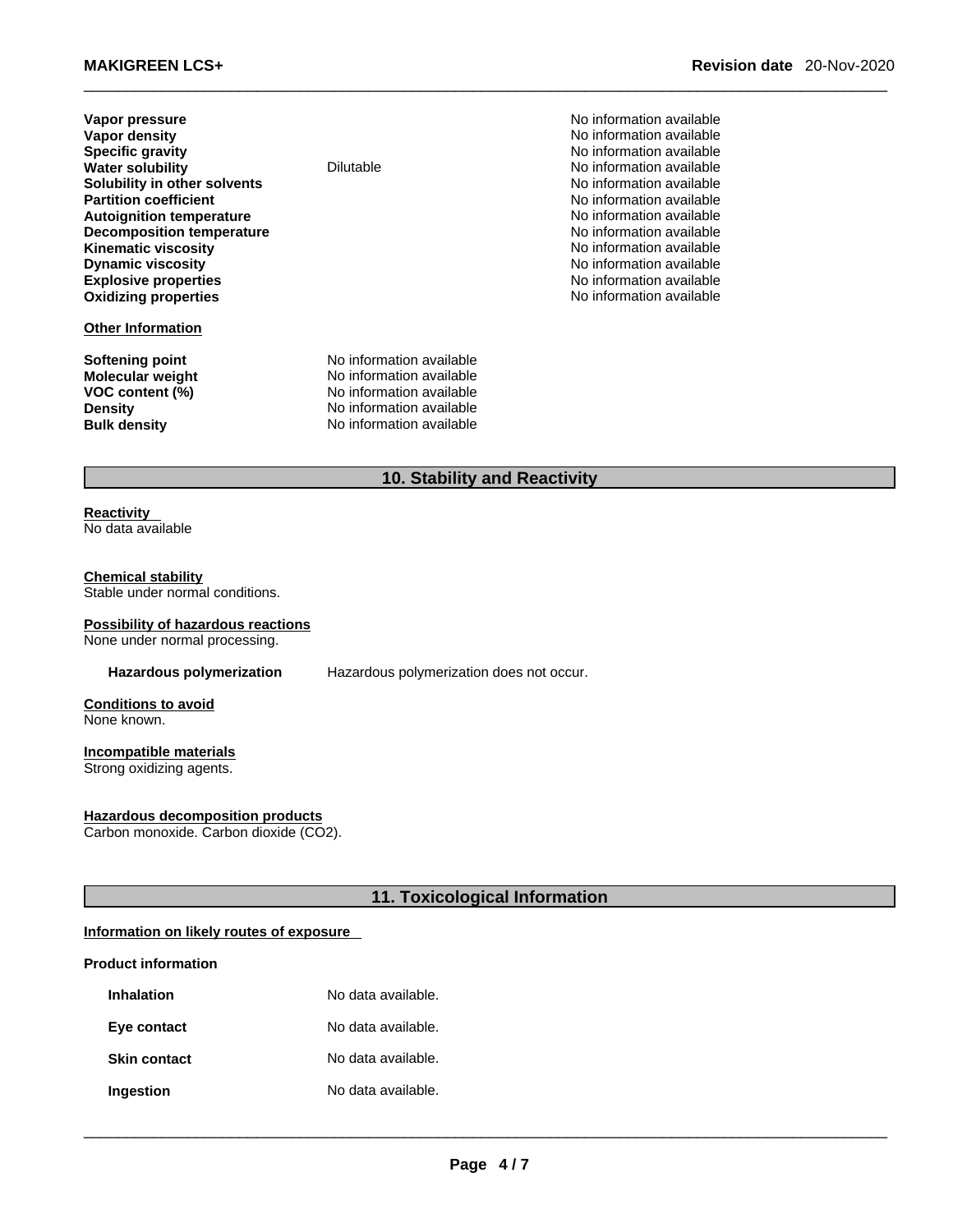**Symptoms** No information available.

#### **Delayed and immediate effects as well as chronic effects from short and long-term exposure**

| <b>Skin corrosion/irritation</b>  | No information available.                                                                                 |
|-----------------------------------|-----------------------------------------------------------------------------------------------------------|
| Serious eye damage/eye irritation | No information available.                                                                                 |
| <b>Irritation</b>                 | No information available.                                                                                 |
| <b>Corrosivity</b>                | No information available.                                                                                 |
| <b>Sensitization</b>              | No information available.                                                                                 |
| Germ cell mutagenicity            | No information available.                                                                                 |
| Carcinogenicity                   | This product does not contain any carcinogens or potential carcinogens as listed by OSHA,<br>IARC or NTP. |
| <b>Reproductive toxicity</b>      | No information available.                                                                                 |
| <b>STOT - single exposure</b>     | No information available.                                                                                 |
| <b>STOT - repeated exposure</b>   | No information available.                                                                                 |
| <b>Aspiration hazard</b>          | No information available.                                                                                 |

# **12. Ecological Information**

#### **Ecotoxicity**

None known

#### **Persistence and degradability** No information available.

#### **Bioaccumulation**

No information available.

**Other adverse effects** No information available

# **13. Disposal Considerations**

| Waste treatment methods   |                                                                                                        |
|---------------------------|--------------------------------------------------------------------------------------------------------|
| <b>Disposal of wastes</b> | Disposal should be in accordance with applicable regional, national and local laws and<br>regulations. |
| Contaminated packaging    | Disposal should be in accordance with applicable regional, national and local laws and<br>regulations. |

| <b>14. Transport Information</b> |               |  |
|----------------------------------|---------------|--|
| <b>DOT</b>                       | Not regulated |  |
| ICAO (air)                       | Not regulated |  |
| <b>IATA</b>                      | Not regulated |  |
| <b>IMDG</b>                      | Not regulated |  |
| RID                              | Not regulated |  |
| ADR                              | Not regulated |  |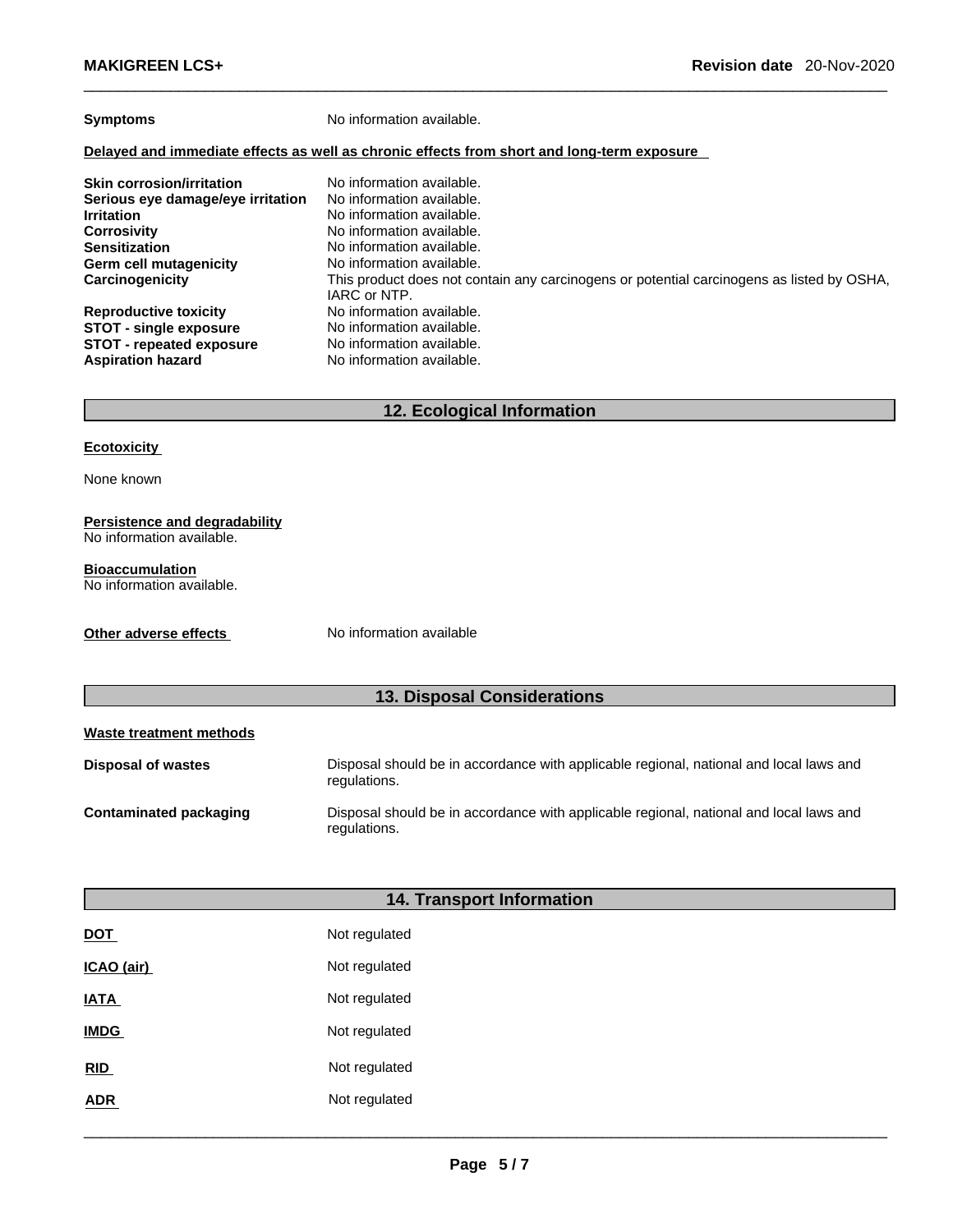# **15. Regulatory information**

| <b>International Inventories</b> |                |
|----------------------------------|----------------|
| <b>TSCA</b>                      | Complies       |
| <b>DSL/NDSL</b>                  | Not Determined |
| <b>EINECS/ELINCS</b>             | Not Determined |
| <b>ENCS</b>                      | Not Determined |
| <b>IECSC</b>                     | Not Determined |
| <b>KECL</b>                      | Not Determined |
| <b>PICCS</b>                     | Not Determined |
| <b>AICS</b>                      | Not Determined |

 **Legend:** 

**TSCA** - United States Toxic Substances Control Act Section 8(b) Inventory

**DSL/NDSL** - Canadian Domestic Substances List/Non-Domestic Substances List

 **EINECS/ELINCS** - European Inventory of Existing Chemical Substances/European List of Notified Chemical Substances

**ENCS** - Japan Existing and New Chemical Substances

**IECSC** - China Inventory of Existing Chemical Substances

**KECL** - Korean Existing and Evaluated Chemical Substances

**PICCS** - Philippines Inventory of Chemicals and Chemical Substances

**AICS** - Australian Inventory of Chemical Substances

#### **US Federal Regulations**

#### **SARA 313**

Section 313 of Title III of the Superfund Amendments and Reauthorization Act of 1986 (SARA). This product does not contain any chemicals which are subject to the reporting requirements of the Act and Title 40 of the Code of Federal Regulations, Part 372

#### **SARA 311/312 Hazard Categories**

| <b>Acute Health Hazard</b>        | No. |
|-----------------------------------|-----|
| <b>Chronic Health Hazard</b>      | Nο  |
| <b>Fire Hazard</b>                | No. |
| Sudden release of pressure hazard | No. |
| <b>Reactive Hazard</b>            | No  |

# **CWA (Clean WaterAct)**

This product does not contain any substances regulated as pollutants pursuant to the Clean Water Act (40 CFR 122.21 and 40 CFR 122.42)

#### **CERCLA**

This material, as supplied, does not contain any substances regulated as hazardous substances under the Comprehensive Environmental Response Compensation and Liability Act (CERCLA) (40 CFR 302) or the Superfund Amendments and Reauthorization Act (SARA) (40 CFR 355). There may be specific reporting requirements at the local, regional, or state level pertaining to releases of this material

#### **US State Regulations**

#### **California Proposition 65**

This product does not contain any Proposition 65 chemicals

#### **U.S. State Right-to-Know Regulations**

This product does not contain any substances regulated by state right-to-know regulations